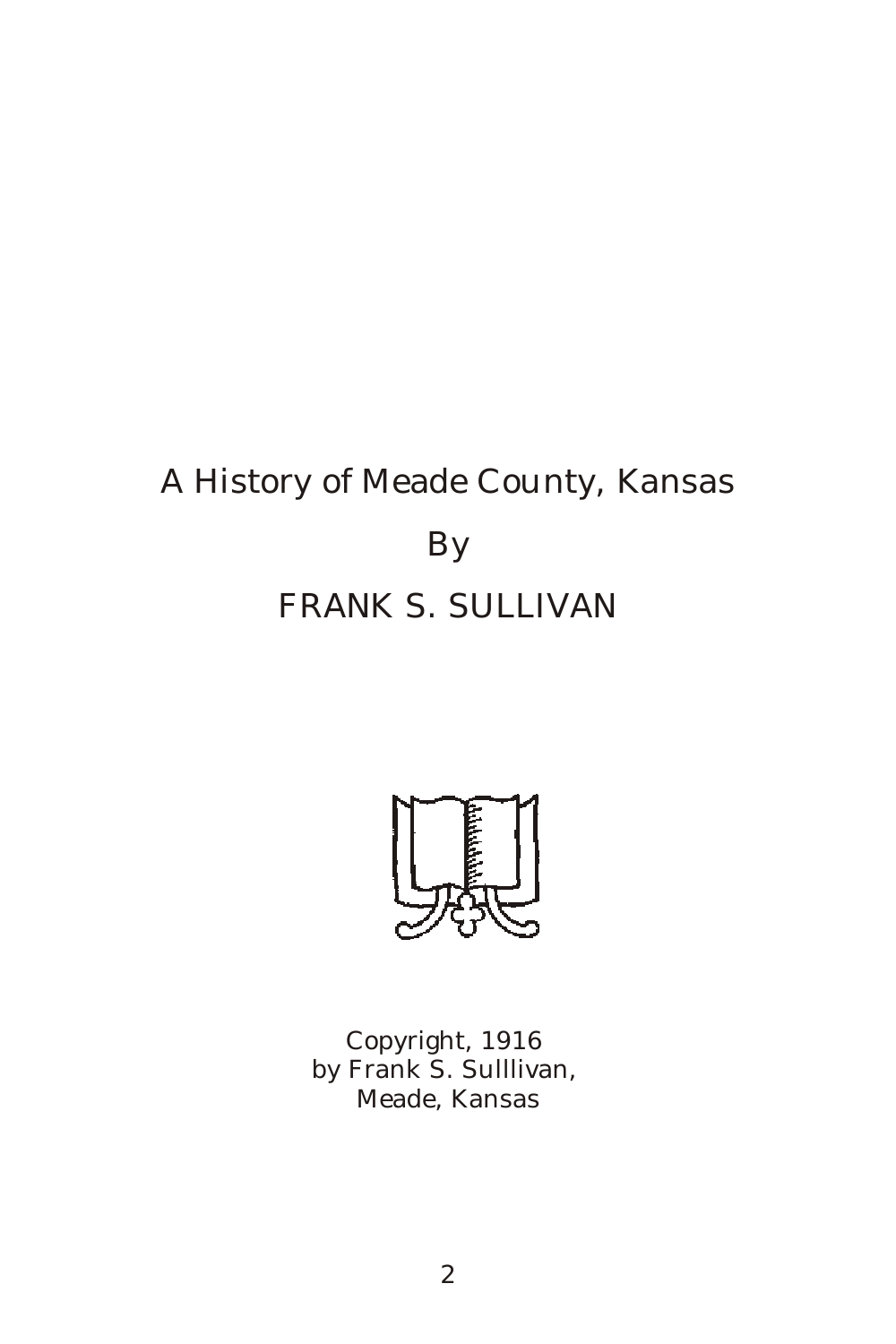## **CONTENTS**

| Page |
|------|
|      |
|      |
|      |
|      |
|      |
|      |
|      |
|      |
|      |
|      |
|      |
|      |
|      |
|      |
|      |
|      |
|      |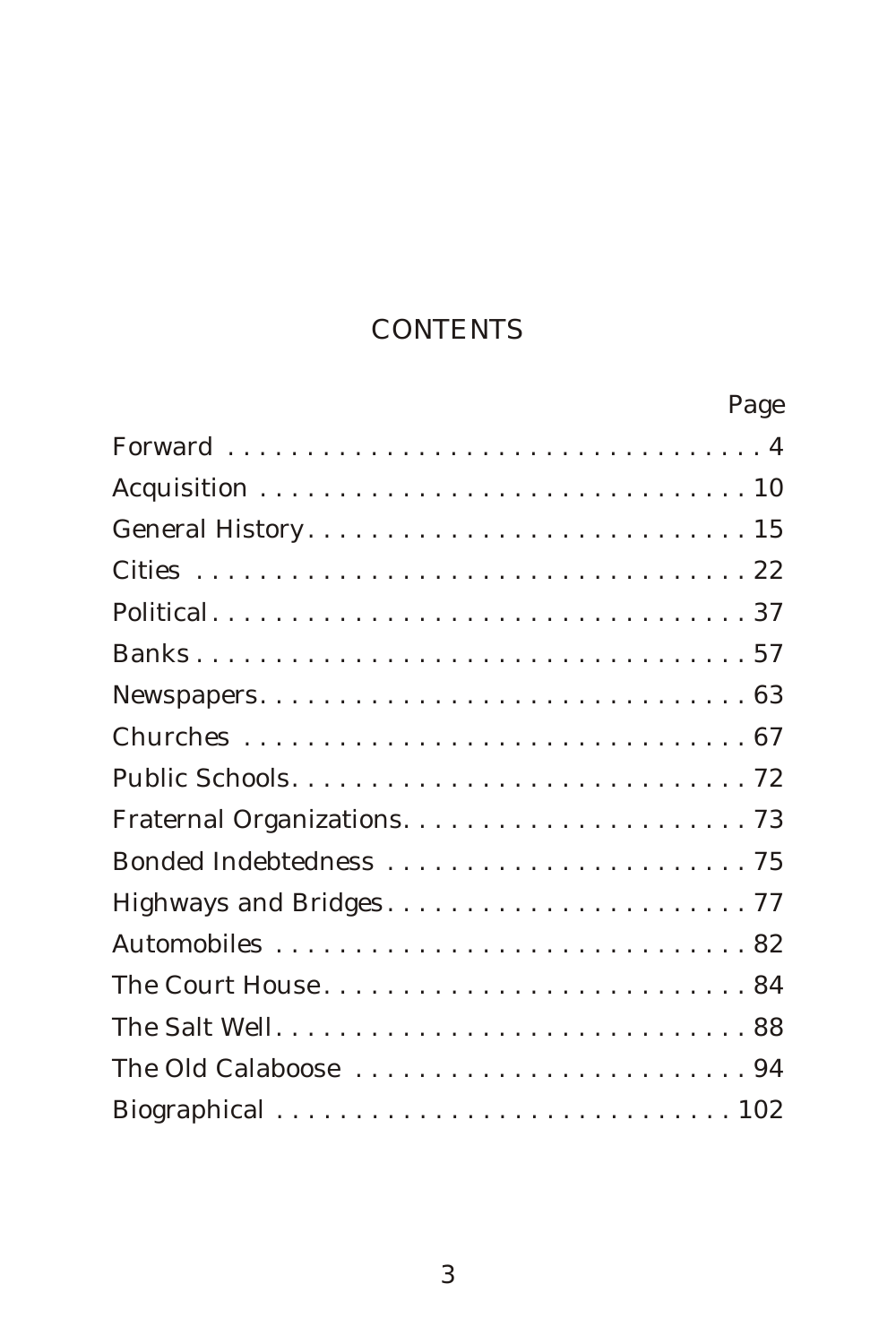#### FORWARD

In presenting this History of Meade County to the public I am timidly conscious that it will meet the full approval of none. In the preparation of this work I have talked with five hundred people, and received five hundred suggestions as to what the book should contain. Being anxious to please, but realizing my inability to carry out the ideas of the many well-meaning people and confine the work to one volume, I have discarded much that is interesting, but it has been my intention to include all that is important or valuable.

The personal experience of every old settler would be interesting reading; the achievements of those who settled upon the frontier in the days "that tried men's souls," who battled with the elements, subdued the wilderness and made the desert fruitful, is a story worthy of the mightiest pen; the exploits of "Hoodoo" Brown, the activities of George DeCow, the eccentricities of Pat Mulligan, the unconscious humor of Pete Hotz, the martial dignity of Captain Osgood, and the characteristics, freaks and foibles of many others who might be mentioned, would, if properly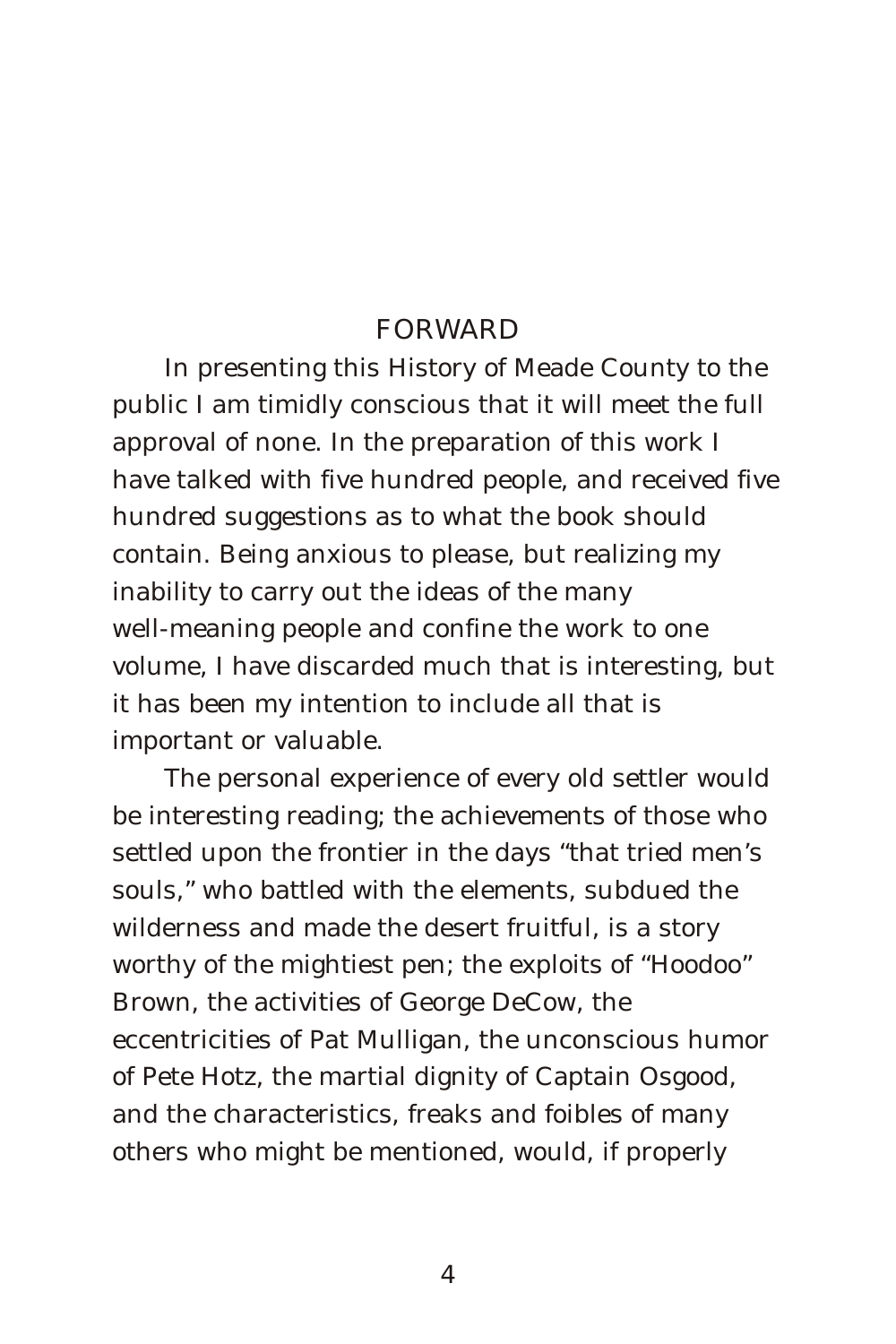preserved, afford a source of never-ending amusement and entertainment; but it would not be history.

The inside history of county politics as the game was played in former days, the plans and schemes, the plots and counter plots, the maneuvers by which tricks were taken and lost, would read like a story by George Randolph Chester, but I could not go into these matters without violating the confidence of such eminently good fellows as Bob Painter, Doug Adams, Fred Fick, Tom Johnston, Frank Fuhr, Mose Black, Fred Judd, et al., and the public would certainly not expect me to do that.

The history of Meade County reads almost like a fairy tale. Organized in 1885, the country was widely advertised and hailed as an El Dorado by people all over the East, who flocked here in great numbers, eager to secure homes in this modern Eden. Cities and towns sprang up as if by magic; railroads were surveyed, manufacturing establishments planned for, and in a few months the country had the appearance of an old-established community. But, alas for the good of the country! So many who settled here were not the kind to develop a new country. They came mostly from the old-settled States of the East, and knew nothing of the hardships incident to pioneer life. They became dissatisfied as soon as the novelty of the situation wore away, and longed for their Eastern homes. To get away was no difficult matter; the entire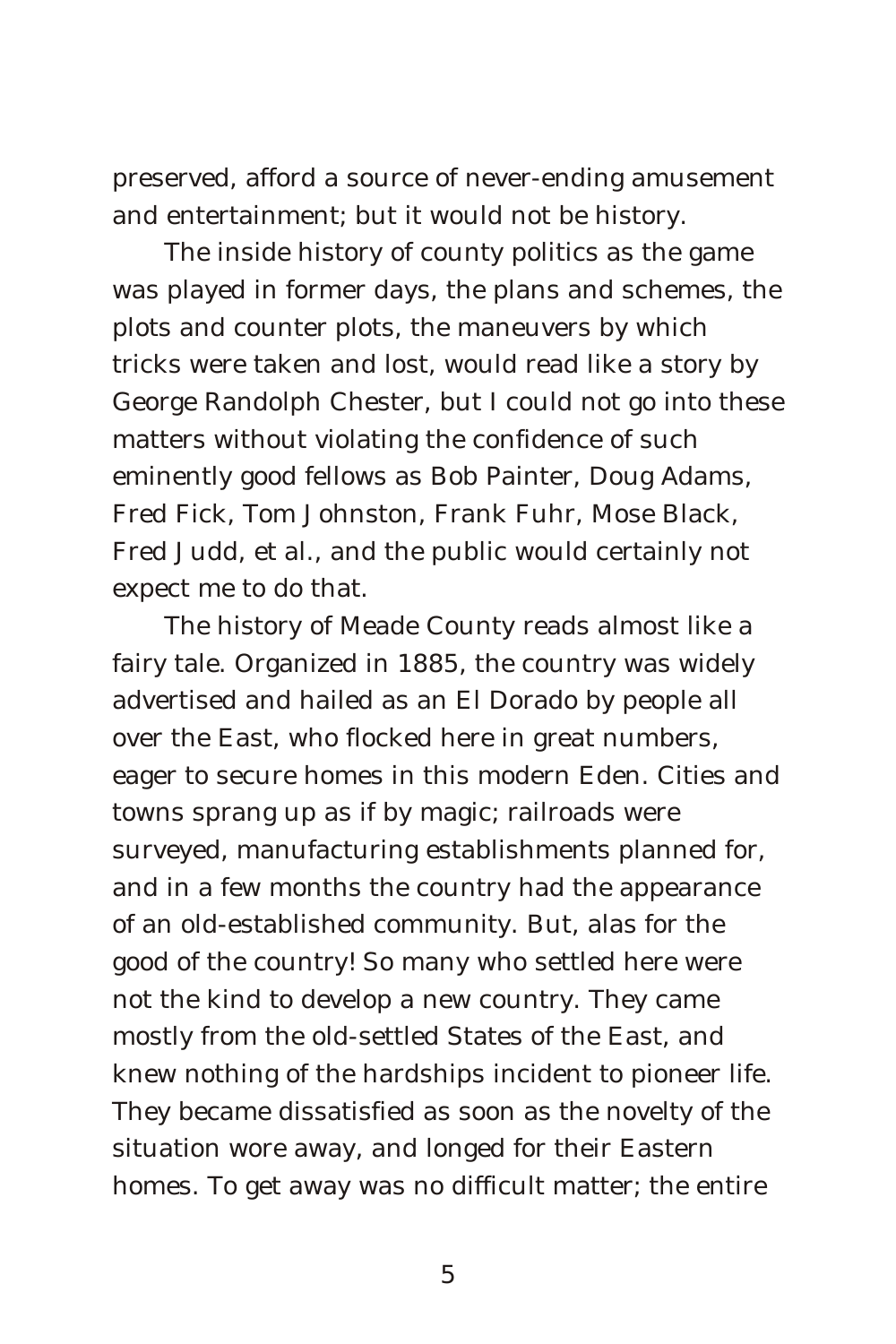country was enjoying an era of prosperity, money was easy to obtain, and many, perhaps a majority of the homesteaders preempted their claims, mortgaged them the next day for from \$500 to \$1000, and left the country, better off financially than when they came. So many farms being deserted, business suffered and laxed for a time, depression ensued, and then came the fall, the awful, calamitous, tumultuous financial crash that buried under its ruins the wrecked hopes and shattered ambitions of so many. Meade County was not alone in this crisis; the entire West was affected, and great was the havoc throughout all. But business adapted itself to changed conditions; business assurance was just being restored when occurred the memorable opening of Oklahoma. All eyes were now turned toward "The Land of the Fair God," and western Kansas was practically forgotten by the outside world. Meade County, being in such proximity to the Territory, suffered her proportionate loss of citizens. Nor was the lost population soon regained, as for years practically all emigration was toward the" Red Land<sup>"</sup>

Being deserted by the farmer, the country was naturally given over to the cattlemen, who for years held full sway, and gathered immense wealth from their herds. The thousands of acres of rich, succulent buffalo grass fed thousands of cattle. The usual mild winters and light snows made it practicable for cattle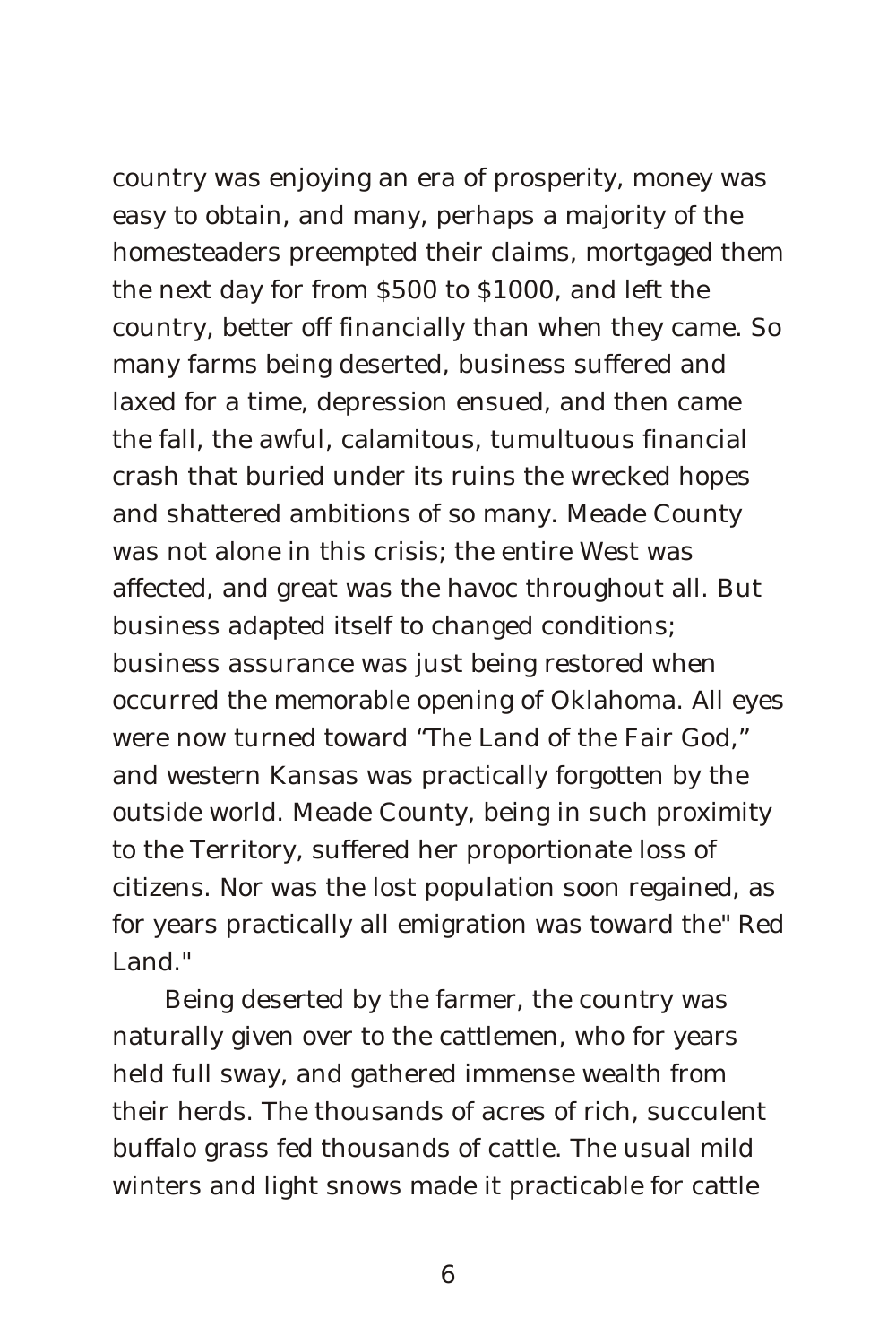to graze the entire winter and come out in good condition in the spring, having consumed little or no feed save that which Nature had so bountifully provided.

But in time the glitter and glare of Oklahoma vanished to a great extent. Land there, and elsewhere eastward, had advanced in value so that a poor man could not own his home; landlords became so exacting that tenants could not pay rent and live; the poor man commenced to look for a home, the man with money to look for investments. Western Kansas presented her smiling prairies to the world and attracted the attention of home seekers and of investors. A few of the more venturesome came west, and those who visited Meade County viewed with wonder the rich soil, were delighted with the climatic conditions, enjoyed the pure water, breathed the exhilarating, health-giving ozone, gazed with rapture on the transcendental beauty of the plains, and located here. They were eminently successful in tilling the soil, and accounts of their success written home caused friends to come, who in turn induced others to follow. This encroachment on the range was "viewed with alarm" by the cattlemen, who did all in their power to discourage immigration by circulating stories of the poverty of the soil, the uncertainty of crops by reason of insufficient rainfall, the terrors of tornadoes, and other named and nameless evils. But in spite of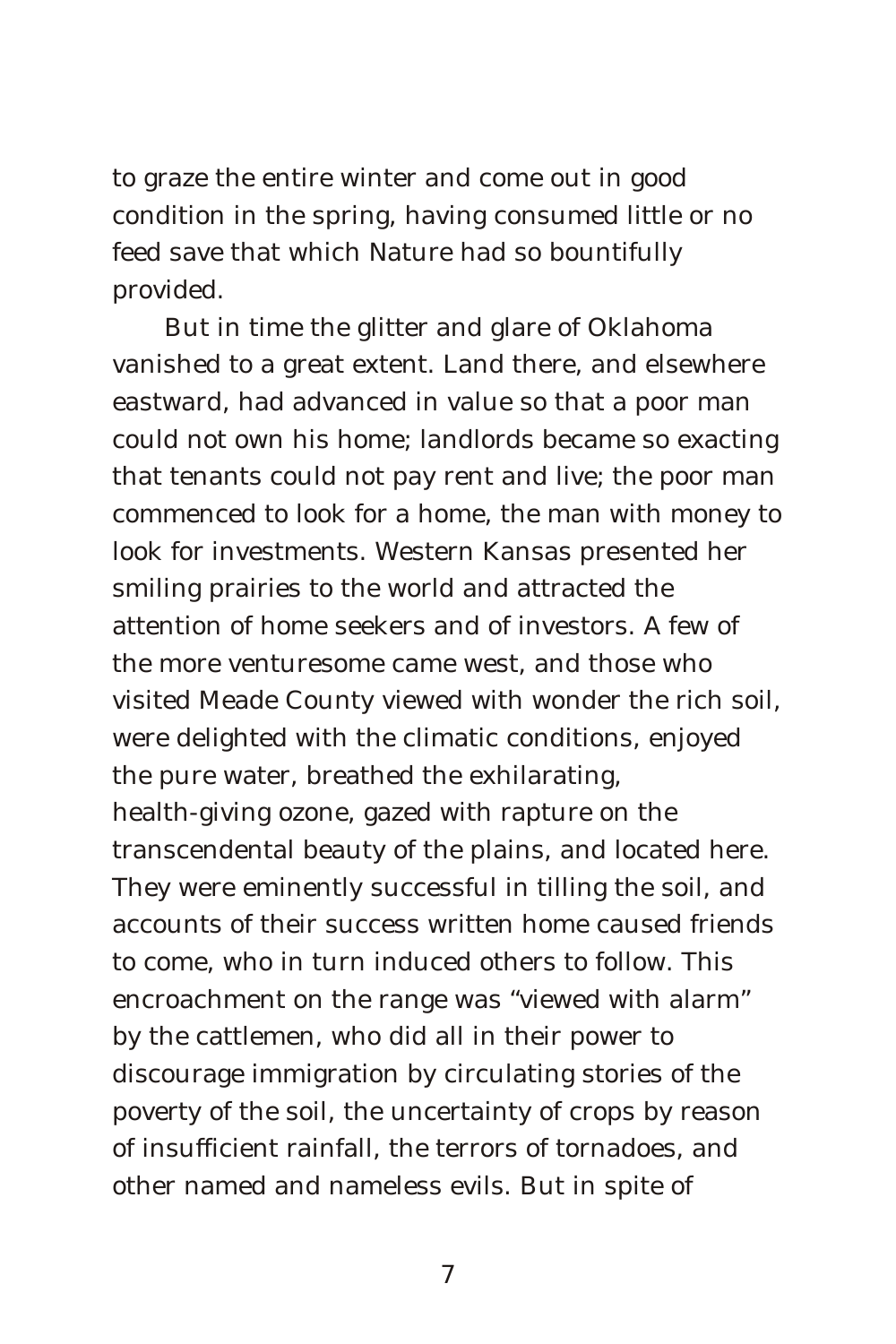droughts, tornadoes, and evil reports, the settlers came on. 'I'he large ranches shrank away before the increasing tide of immigration, until finally "free range" was no more and the ranchman was forced to buy his range or go out of business; and finally, recognizing the futility of resistance, or realizing that they had been mistaken, the stock-men joined with the farmer in boosting the country, and they now work harmoniously together.

It is a singular fact that, in nearly every instance, the man who came to Meade County in the early days with money, lost it, while the man who came with nothing and was either too poor or too obstinate to leave, but remained through all the trials and vicissitudes, has amassed a competence. And it is to such men as these, such men as Farmer Bisbee, A. V. Angel, Lou Parsons, Ed Dahmer, Joe Brannon, R.T. Worman, Linn Frazier, Frank Sourbeer, and others of their ilk, that Meade County owes its present condition of development and prosperity.

The old order changeth. Where a few years, ago could be seen, like the patriarch's herd, cattle on a thousand hills, now appear homes and schoolhouses and churches, and where once the seared buffalo-grass alone turned its bronzed bosom to the sky, smiling fields of waving wheat fling their banners to the heavens, and acres of verdant alfalfa greet the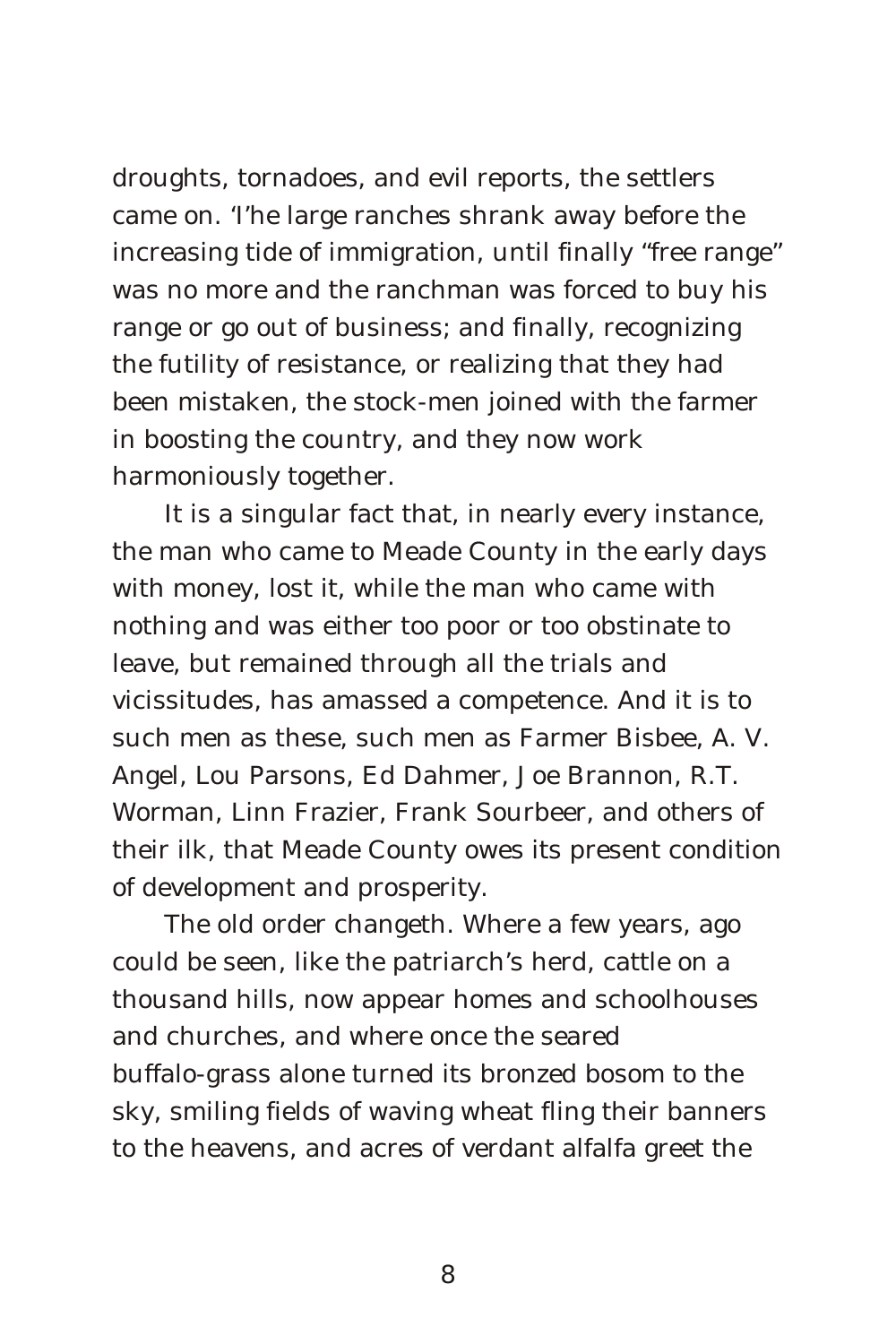delighted eye, and render odorous, as with sweet incense, the surrounding air.

> FRANK S. SULLIVAN. Meade, Kansas, July, 1916.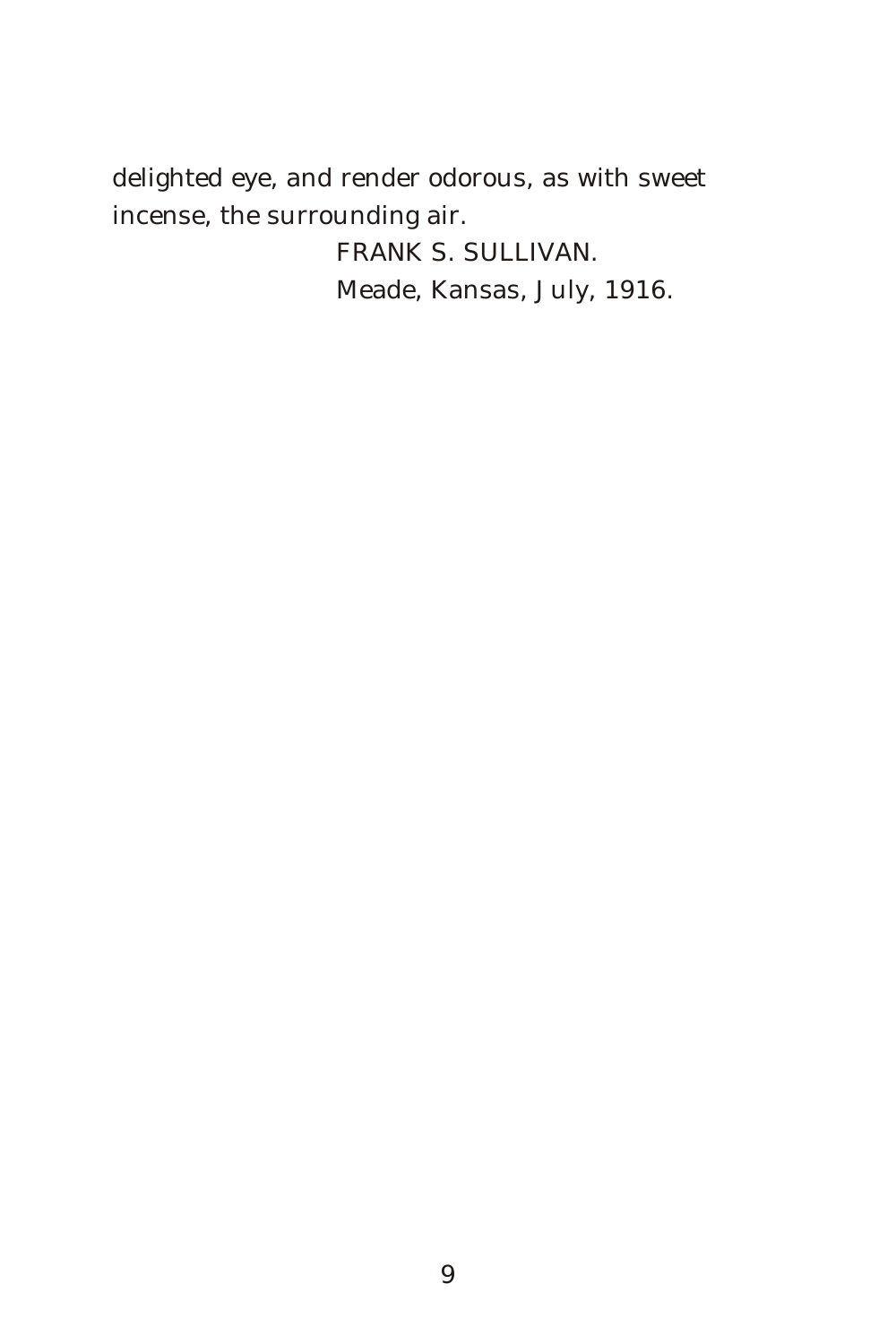## A HISTORY OF MEADE COUNTY, KANSAS

#### ACQUISITION

In the early days of discovery, exploration and settlement, three European nations, England, France, and Spain, claimed the territory out of which Meade County was finally carved. Basing its claims upon the explorations of the Cabots and others, in 1606 the English Crown granted to the London Company and to the Plymouth Company that vast area of land lying between the 34th and 45th parallels of latitude and extending from ocean to ocean. The English made no attempt to explore the country so far inland, and their claims upon this territory were early abandoned.

The claims of the French were more substantial. In 1673 Marquette explored a considerable portion of the Mississippi Valley; his explorations were continued and extended by LaSalle in 1682; in 1719 Dutisne explored a part of the interior, including a portion of the territory of the present State of Kansas; these explorations were continued in 1724 by DuBourgmont, who also entered and explored a part of Kansas. As a result of these various expeditions France claimed the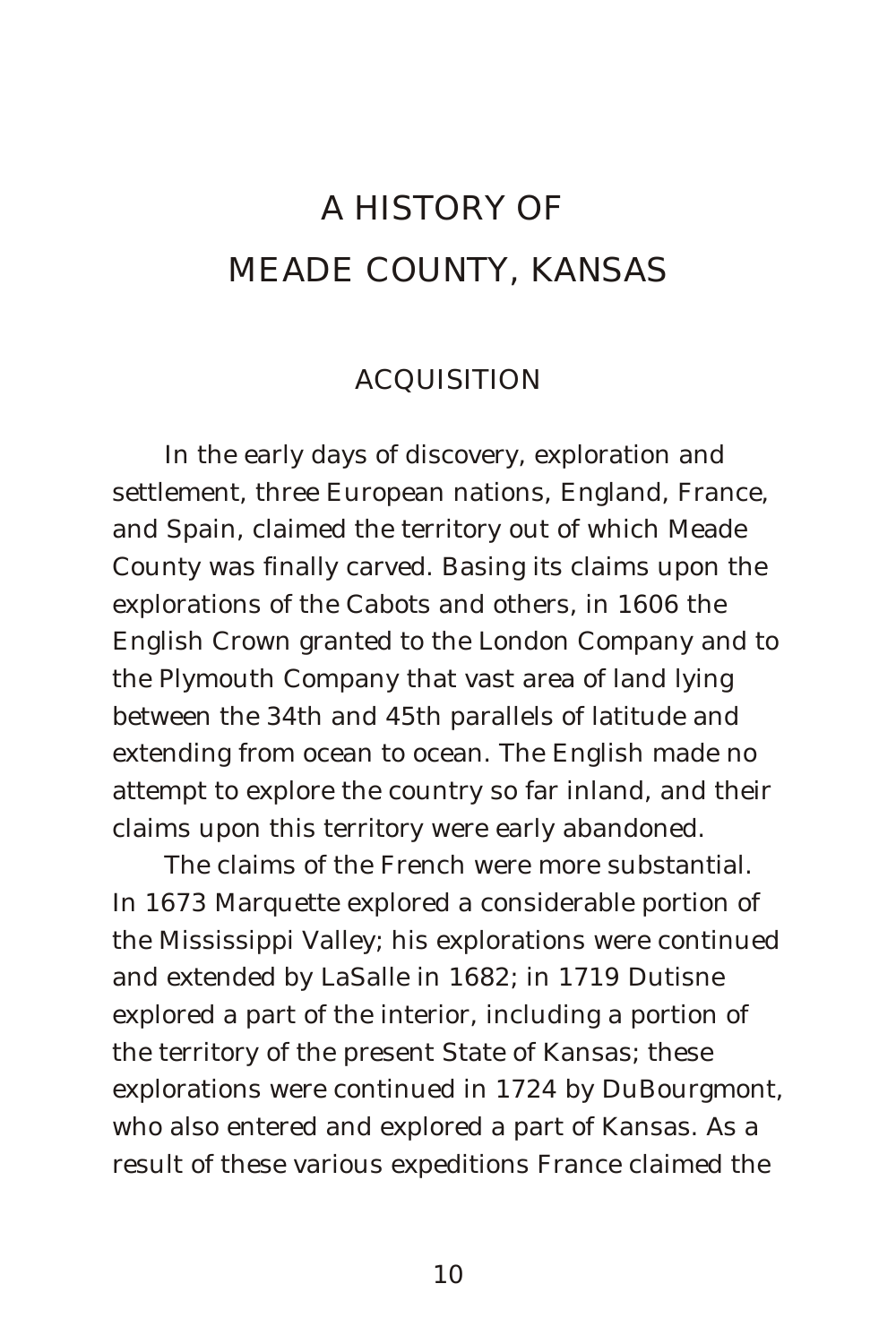#### GENERAL HISTORY

Long prior to permanent settlement the territory now comprising Meade County was frequently visited by hunters, traders and adventurers. Prominent among these was Jedediah Strong Smith, a great-uncle of our esteemed fellow-citizen E. D. Smith, who visited this territory as early as the year 1818. Just who the first permanent settler was, and the date of settlement, are matters of much conjecture, but it is generally conceded that the first permanent settlement was at Meade City, about twelve miles north of the present town of Meade, and was in the year 1878. In 1879 a colony consisting of sixteen families from Zanesville, Ohio, settled at Pearlette. The original Pearlette was near the site of the town afterwards surveyed and platted, but not the identical location. John Jobling was president of the company responsible for this settlement, and his son, William Jobling, still a resident of Meade County, is perhaps the "oldest citizen," considered from a standpoint of continuous residence. Andor Eliason, who resided in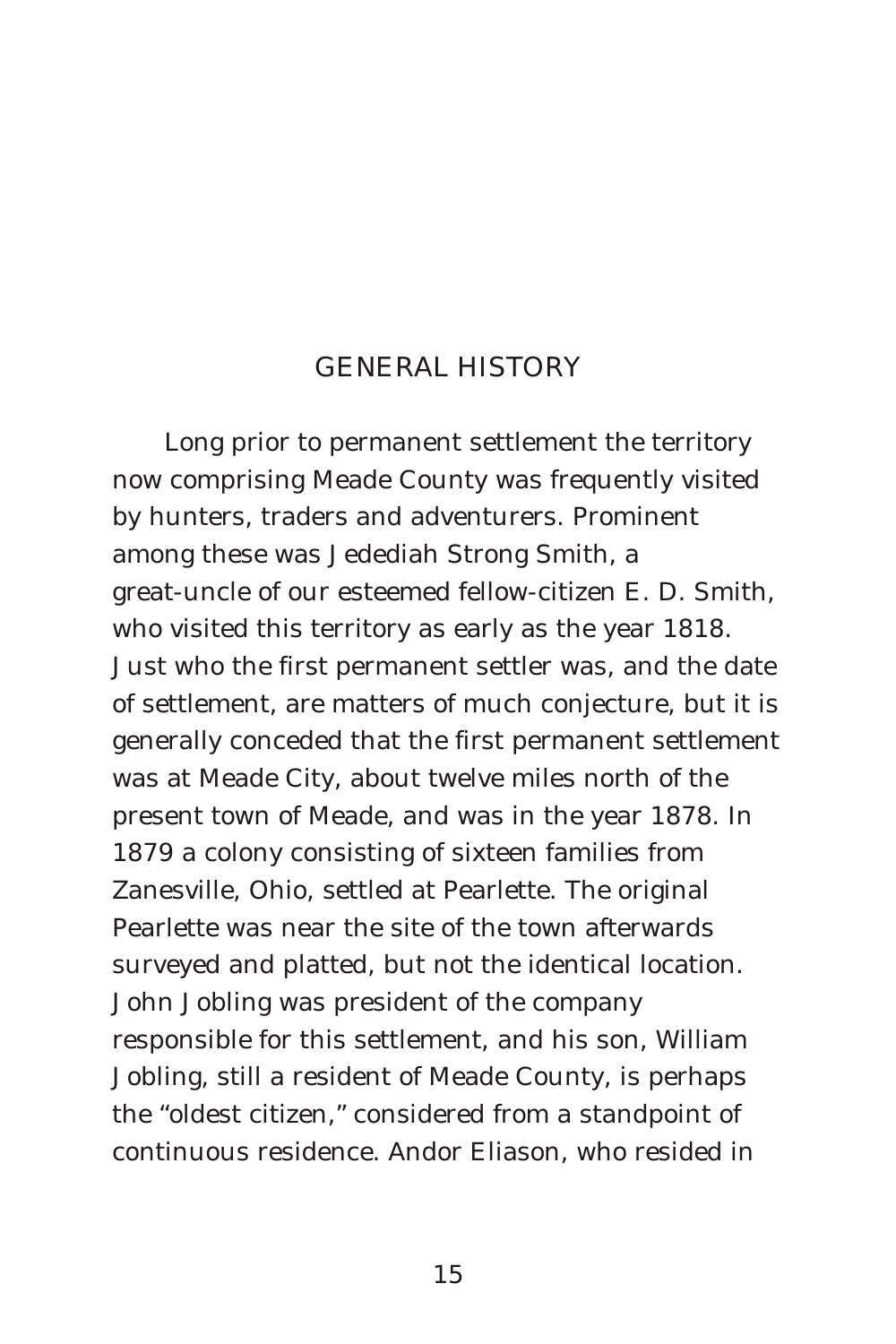#### CITIES

Soon after the settlement of the county commenced, and prior to its organization, cities and towns sprang up as if by magic, although many of them existed only on paper and in the promoter's vision. Various townsite companies were organized and incorporated. The first of these was The Meade Center Townsite Company, incorporated May 25th, 1885, with E.M. Mears, C.G. Allen, Henry H. Rogers, Alex. Bailey, I.N. Graves, James A. Morris, and A. D. McDaniel, directors.

The Belle Meade Town Company followed, incorporating June 6th, 1885, with J. M. Brannon, Robt. P. Cooper, John Schmoker, James H. Elmore, and H. Chaney, directors.

The next to incorporate was the Spring Lake Town Company, receiving its charter July 6th, 1885. The directors of this company were D.G. Stratton, L.K. McIntyre, J.C. Marts, J. F. Shore, O. Norman, J.W. Hotz, Frank Sourbeer, Geo. W. Winder, Al Wirt, Geo. B. Allen, and N.B. Clark.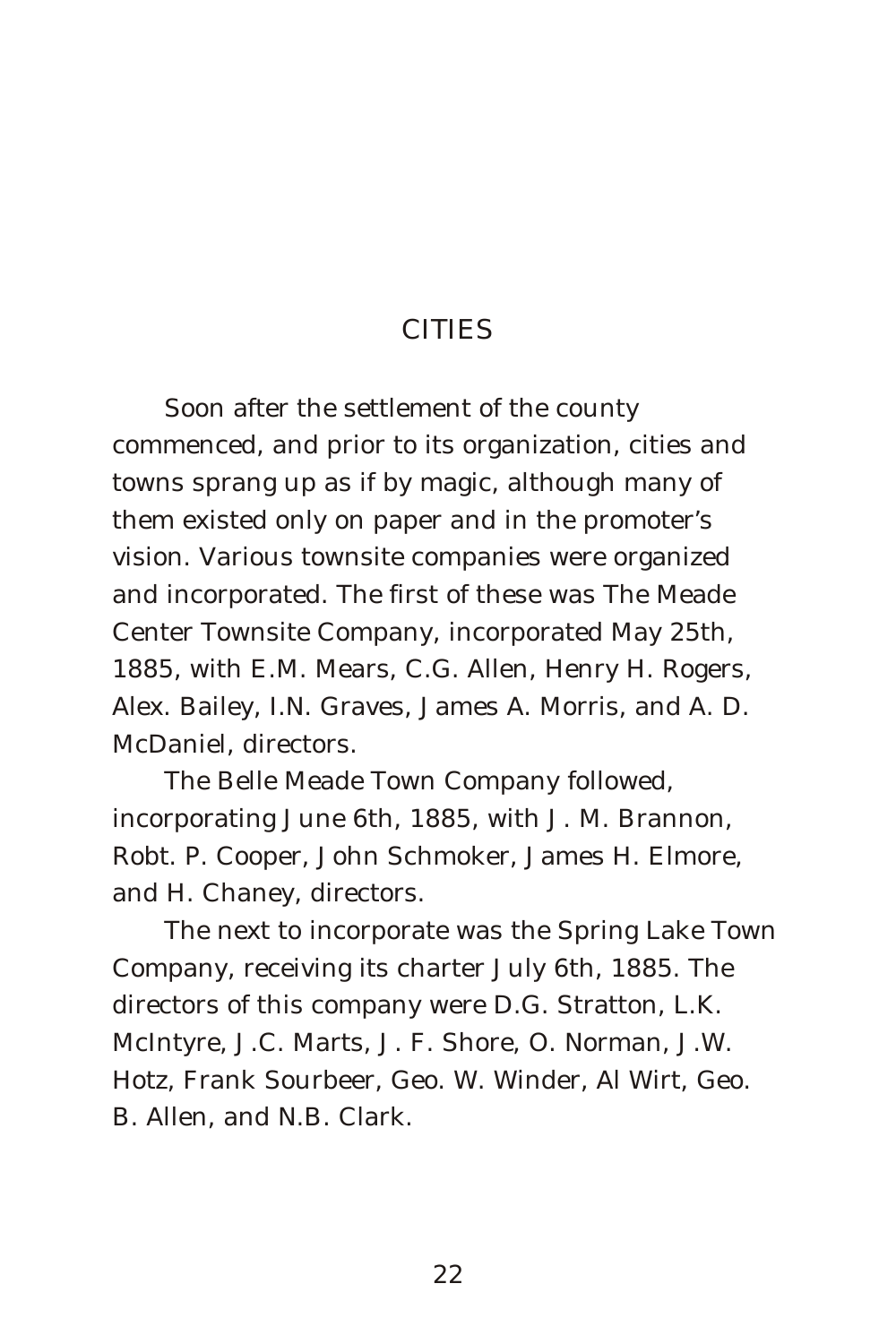#### POLITICAL

While the political complexion of Meade County has always been strong Republican, with the exception of a brief period of time during the days of Populism, in local affairs the people have generally exercised their best judgment and voted without regard to party lines, considering the general fitness of the candidate as of more importance than his party affiliations. As a result there has never been a time when all of the county officers were of the same political faith, and the public has been unusually fortunate in securing capable officers.

In the tables which follow, the name appearing first is the one elected to the designated office, and the names following are the unsuccessful candidates. The party affiliation is indicated by the abbreviation following each name, and the year of election by the figures preceding each list.

<sup>\*</sup>In September, 1888, Mr. House resigned, and R. W. Griggs was appointed to fill tho unexpired term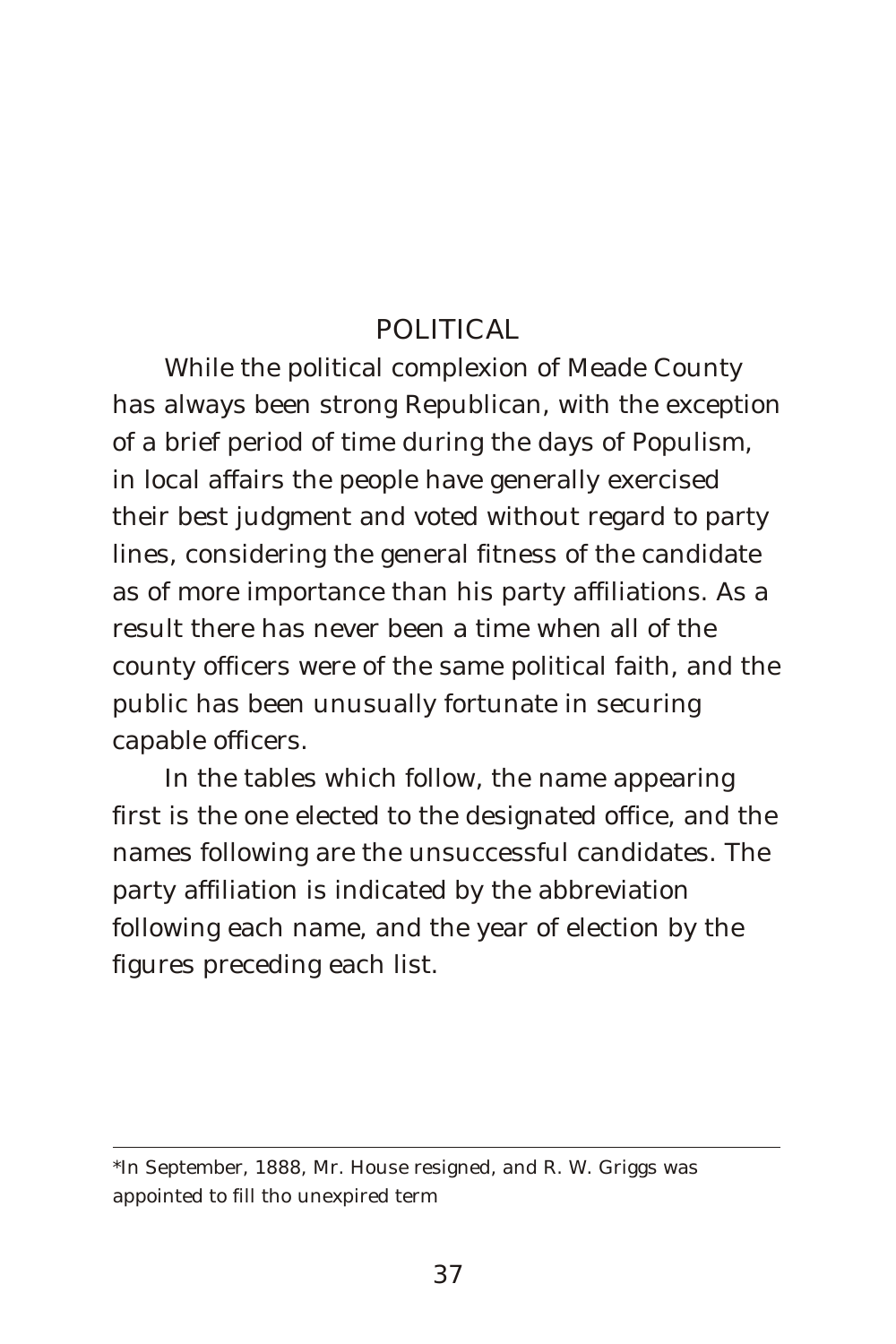#### BANKS.

Meade County has not been lacking in financial institutions. The first bank to incorporate was the Meade County Savings Bank, incorporated July 30th, 1885; Isaac N. Graves, R.R. Wells, H.H. Rogers, C.W. Adams, A.H. Heber, E.F. Seeberger, E.L. Mead, and L.E. Steele, Directors. This bank, however, never opened for business.

The first bank to do business in Meade County was The Meade Deposit Bank, a private bank, which commenced business in Meade Center in the fall of 1885: M.J. O'Meara, President; B.F. Cox, Vice-President; M.H. Ewart, Cashier. About a year later it nationalized, and became The First National Bank of Meade Center. It operated as a national bank for a couple of years, when it went into involuntary liquidation, with John C. Fry as receiver.

The Meade County Bank, Meade Center, was incorporated Feb. 26th, 1886, with a capital stock of \$50,000. Directors, A.H. Heber, M .. Wightman, Ed. Dool, C.S. Rockey, and Chas. P. Woodbury. It afterwards nationalized under the name of The Meade County National Bank, but in 1890 it again became a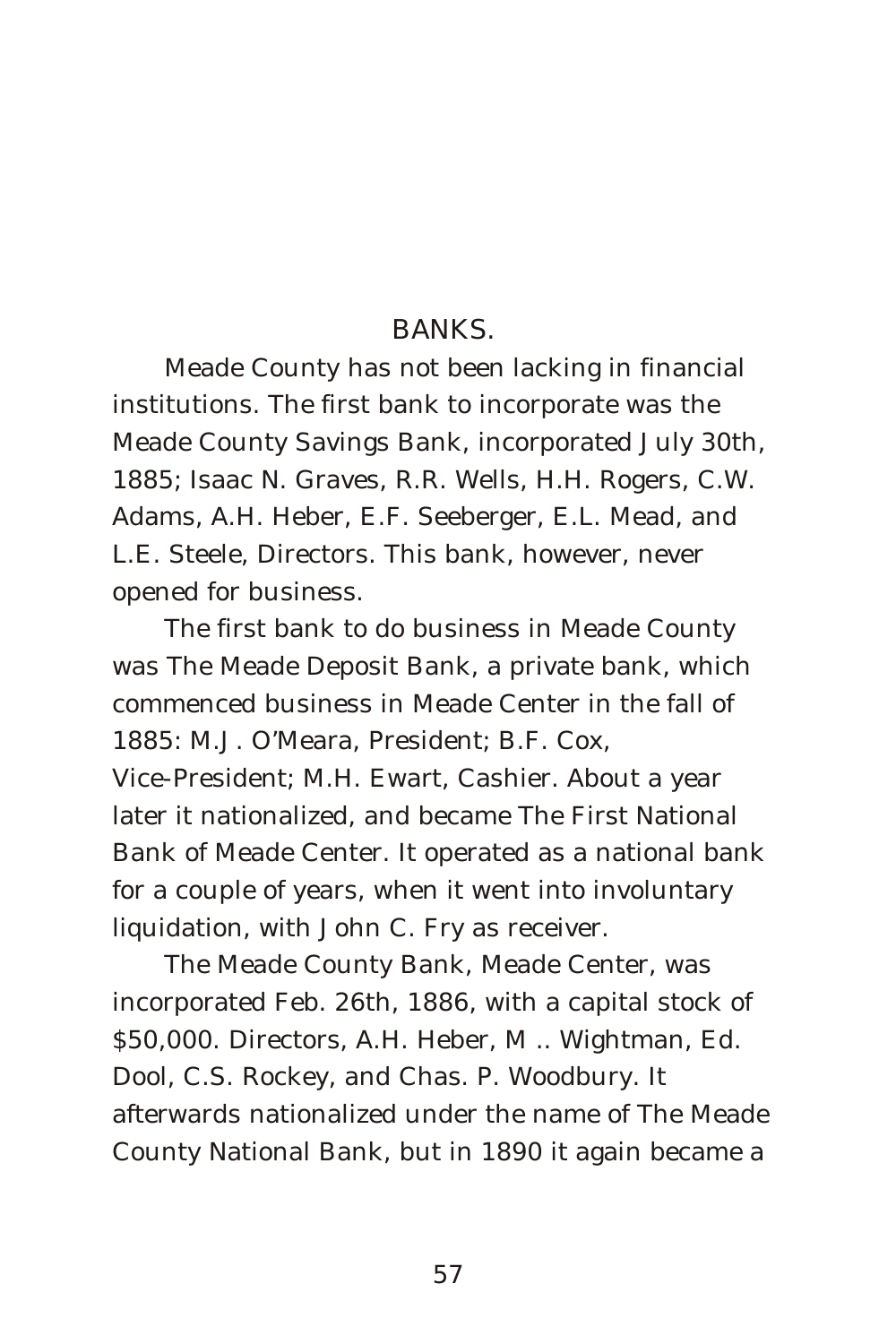#### **CHURCHES**

The history of civilization shows that the missionary followed closely the discoverer, and so we find the early settlers of Meade County active in the organization of religious societies, long before the organization of the county.

The first organized church in the county was the First Congregational Church of Crooked Creek, organized in 1879. On October 1st, 1879, Geo. S. Emerson deeded to Silas E. Ayres, W.D. Ayers and H.M. Fordes, Trustees of said church, a plot of ground in the southwest corner of the southwest quarter of Section 6, Township 30, Range 26, described in the deed as follows: "After allowing for the road on section line and extension four hundred feet, and three and a half feet east and west, and two hundred and sixteen and one quarter feet north and south."

A church building was erected on this grant and a cemetery provided for, which cemetery still marks the spot. Rev. Mr. Feemster was the first pastor. This church was regularly organized, but was not incorporated.

The first incorporated church was Pleasant Prairie Congregational Church, incorporated March 18th, 1881, more than four years prior to the organization of the county, with John Schmoker, Peter Blair and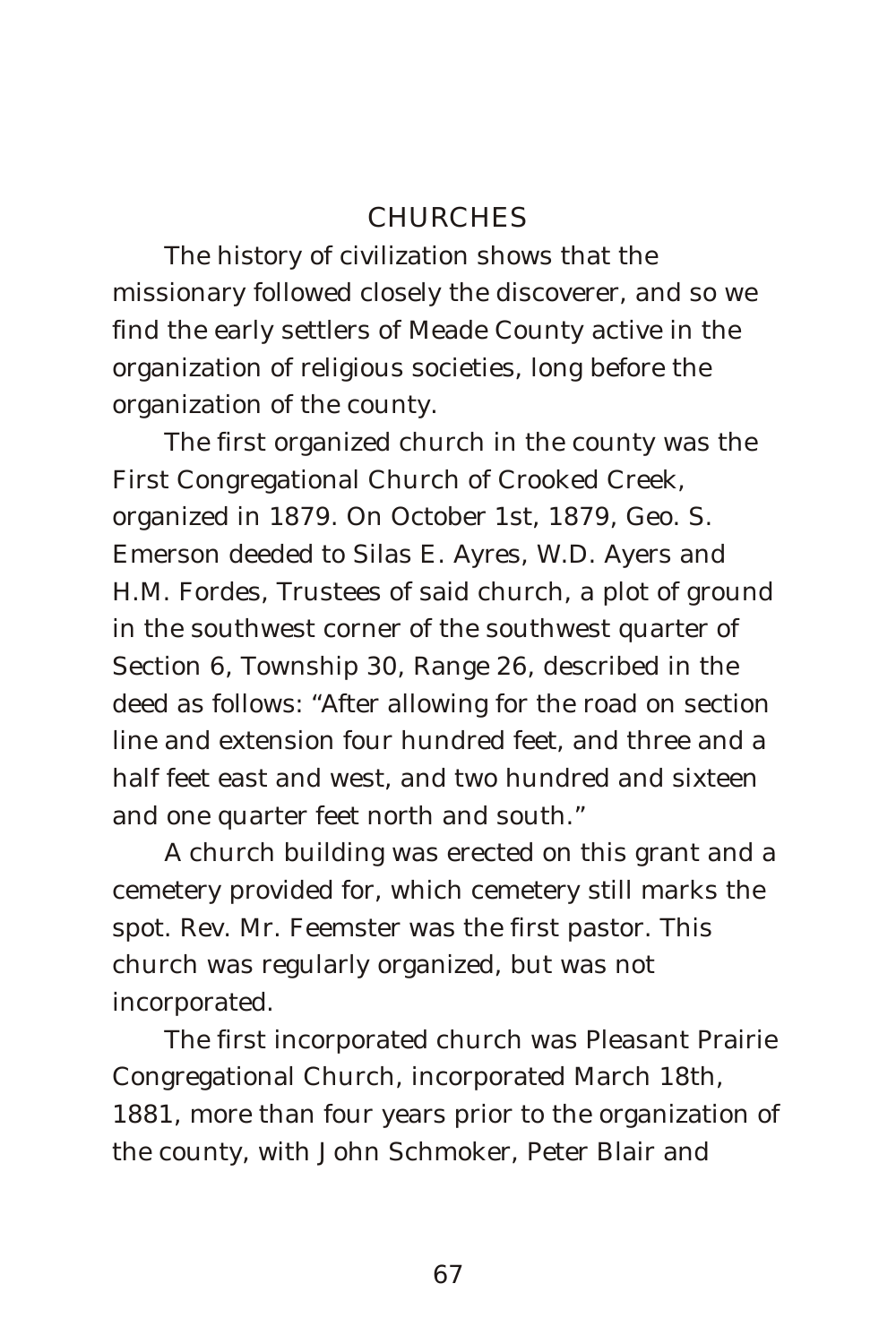Christian Schmoker as trustees. Services were held at the old Belle Meade schoolhouse.

Next to incorporate was the Meade Center Methodist Episcopal Church, incorporated March 26th, 1886, with George W. Evington, Samuel D. Huffman, David Truax, Sam Lawrence and Geo. Wallace as trustees. This church was organized by Rev. J. N. Stamper, who was its first minister, and, it is said, preached the first sermon in Meade.

Closely following this was the First Methodist Episcopal Church of Fowler City, incorporated June 18th, 1886, with James B. Brewer, George Fowler, Smith S. Pine, Alfred V. Carpenter and Alexander A. Major as trustees.

Then came the Church of Christ of Meade Center, incorporated Aug. 9th, 1886, with F. P. Scott, A.D. McDaniel; A.J. Davis, M.B. Peede and C.G. Allen as trustees. This church prospered for a time, but later languished, and the church building was afterwards secured and used by the First Baptist Church, organized in 1899.

Next was the First United Presbyterian Church of Meade Center, incorporated Jan. 14th, 1887, with H.I. Stevens, Edward Tring, E.D. Smith, M.E. Huston and M.W. Milligen as trustees. As an organization this church never obtained a permanent foothold, and most of its members united with the First Presbyterian Church of Meade Center, which was incorporated Jan.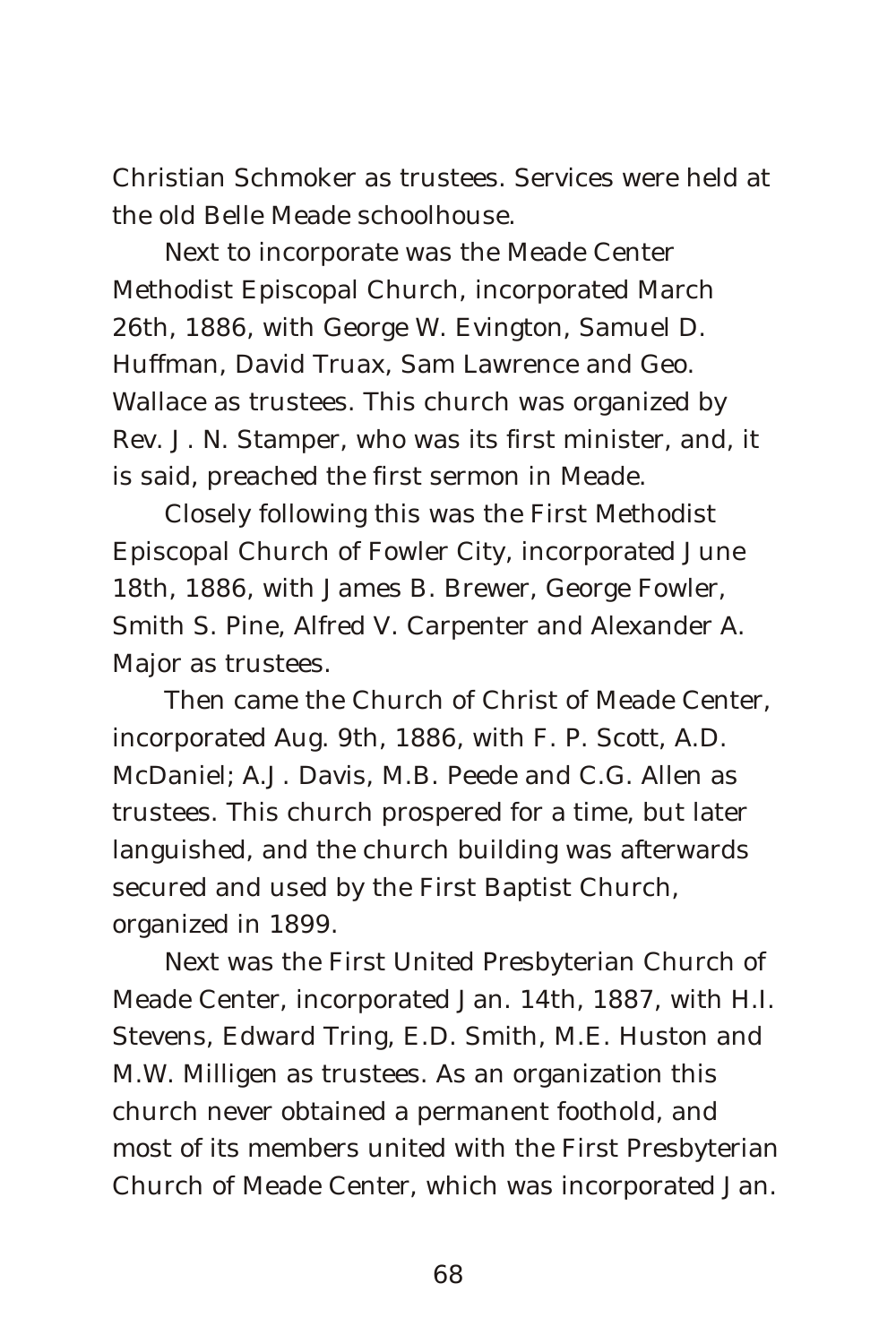## PUBLIC SCHOOLS

The public schools of Meade County compare most favorably with those of other counties of the State. The county is divided into 44 school districts, having a school population of 1,738, and employing 72 teachers.

Both Meade and Fowler maintain well-equipped accredited high schools, the former employing 14 instructors and the latter 12. Plains employs 5 teachers.

Of the teachers employed in the public schools, 24 hold State certificates, 9 hold Normal Training certificates, 13 have first-grade county certificates, 12 second-grade, and ,14 third-grade.

Each of the towns has splendid modern school buildings, and many of the country districts have schoolhouses that would do credit to any community.

The average wage paid teachers for the year 1915-16 was \$90 per month, for high-school teachers, \$70 per month for teachers in the grades, and \$55 per month in the rural schools.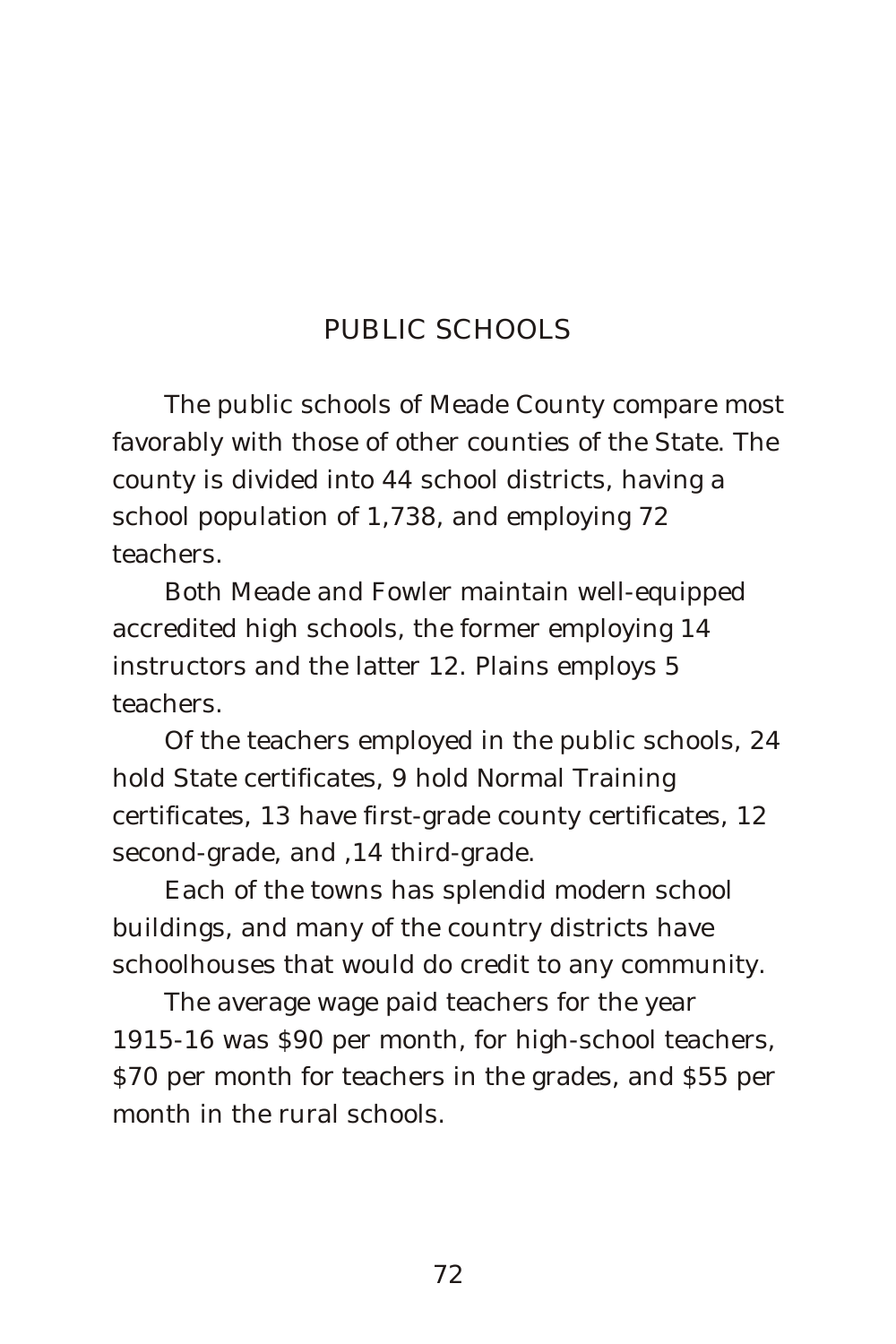## FRATERNAL ORGANIZATIONS

Meade County is noted for its Fraternal Societies, and probably, in proportion to its population, has more fraternalists than any other county in Kansas.

The M.W.A. have a camp at Plains, organized in 1904. Plains Lodge No. 367, A.F.&A.M., was organized in February, 1912.

Fowler Lodge No. 519, I.O.O.F., received its charter on Oct. 10th, 1901; Fowler Rebekah Lodge No. 406 was chartered Jan. 21st, 1902; Fowler Camp No. 1768, M.W.A., received its charter on March 3rd, 1898; and Friendship Camp No. 1768, R.N.A., was chartered Dec. 5th, 1908.

The city of Meade is especially distinguished as a fraternal center.

Of the lodges still active, the oldest is Webb Lodge No. 275, A.F.&A.M., its warrant bearing date Feb. 16th, 1887; Webb Chapter No. 304, O.E.S., was chartered on May 14th, 1908; and on Feb. 16th, 1909, the 22nd anniversary of the blue lodge, a warrant was issued for Meade Chapter No. 46, R.A.M.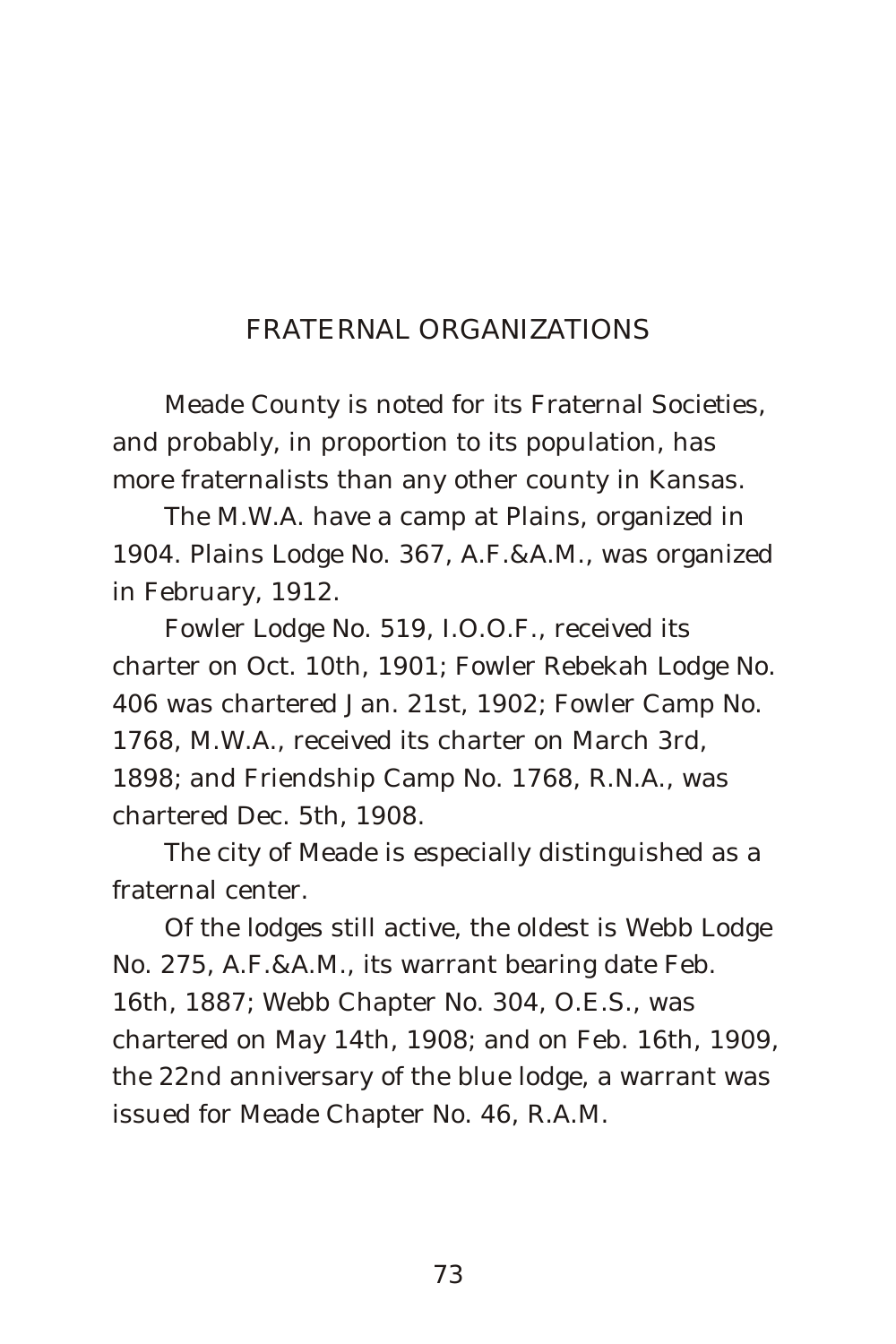A charter was issued for Meade Lodge No. 523, I.O.O.F., Oct. 10th, 1901; for the Meade Rebekah Lodge No. 422, on Sept. 19th; 1902; for Meade Encampment No. 138, on Oct. 10th, 1907; and a warrant was issued for the Canton of Patriarchs Militant No. 8, on Nov. 6th, 1907.

Meade Lodge No. 22, K. of P., was organized in November, 1911.

Meade Center Lodge No. 247, A.O.U.W., was granted a charter on Sept. 4th, 1902.

A charter was issued to Meade Camp No. 1738, M.W.A., on Aug. 12th, 1892; and to Middlemarch Camp No. 622, R. N. A., on April 10th, 1902.

Meade Council No. 225, Sons and Daughters of Justice was organized in February, 1906.

Meade Center Post No. 388, while previously existing, was reorganized in 1909.

Artesian Camp No. 201, W.O.W., was organized in July, 1915.

Meade also has an organization of the A.H.T.A. Three members of the Meade organizations are at present the heads of three great orders, viz.: R.M. Painter is Department Commander of the G.A.R. of Kansas; O.R. Stevens is Grand Patriarch of the Grand Encampment, I.O.O.F.; Frank S. Sullivan is Grand Chancellor of the Knights of Pythias, Grand Domain of Kansas.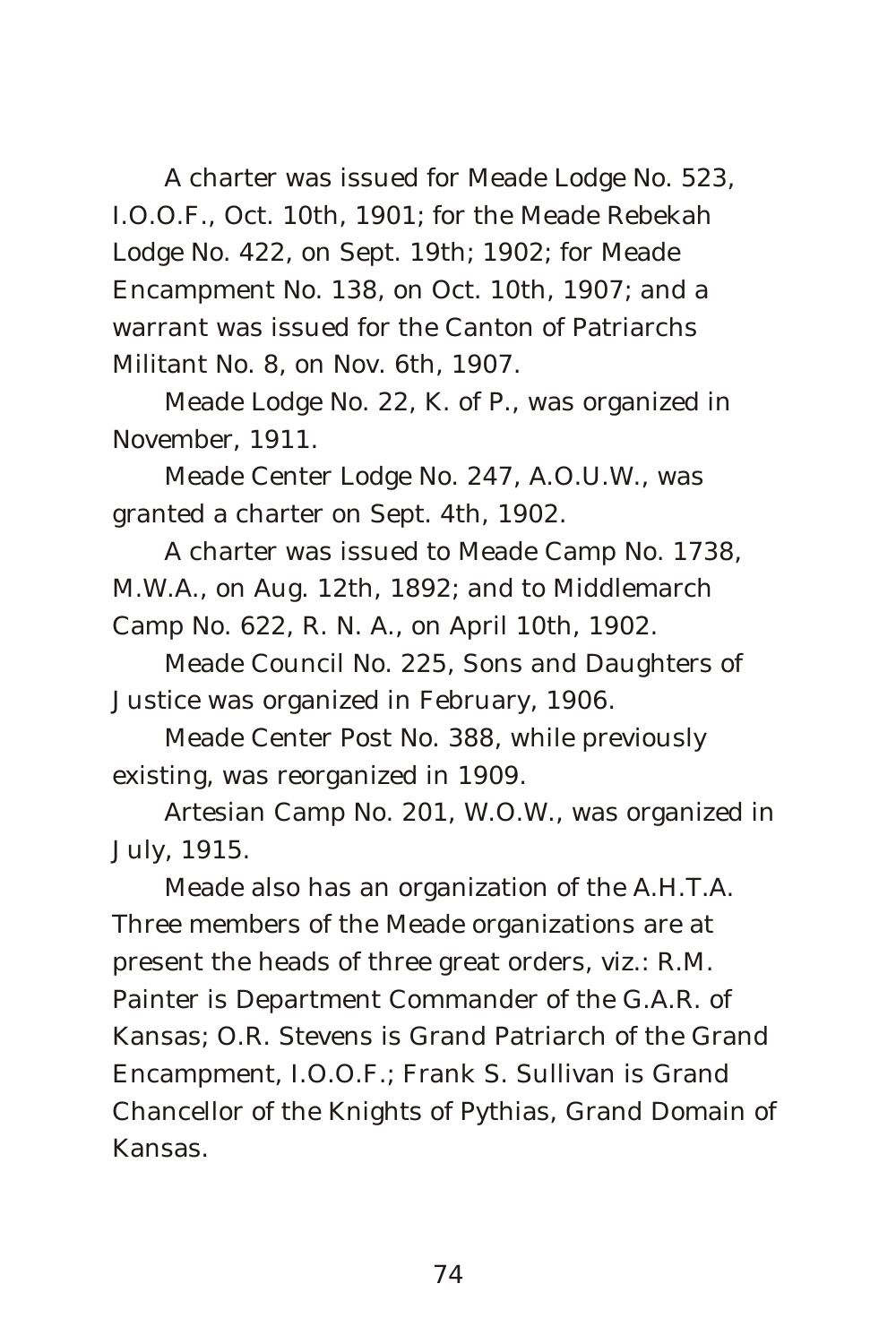### BONDED INDEBTEDNESS

On March 15th, 1888, Meade County issued one hundred twenty bonds of one thousand dollars each, bearing six per cent and due in twenty years, in aid of the Chicago, Kansas & Nebraska Railroad. These are the only bonds ever issued by the county as an original obligation, all subsequent issues-and there have been several-being for the purpose of taking care of these original bonds, and other accrued indebtedness.

The bonds standing against the county at the close of the fiscal year, July 1st, 1915, are as follows:

- \$26,000 due in 1929, bearing 5 per cent interest.
- $$95,000$  due in 1936, bearing 41/2 per cent Interest.
- \$50,000 due in 1938, bearing  $41/2$  per cent Interest.

The present bonded indebtedness of the different townships is as follows:

| Meade Center \$7,500                        |  |  |  |  |  |
|---------------------------------------------|--|--|--|--|--|
| West Plains $\dots \dots \dots \dots 6,000$ |  |  |  |  |  |
| Sand Creek $\ldots \ldots \ldots 2,000$     |  |  |  |  |  |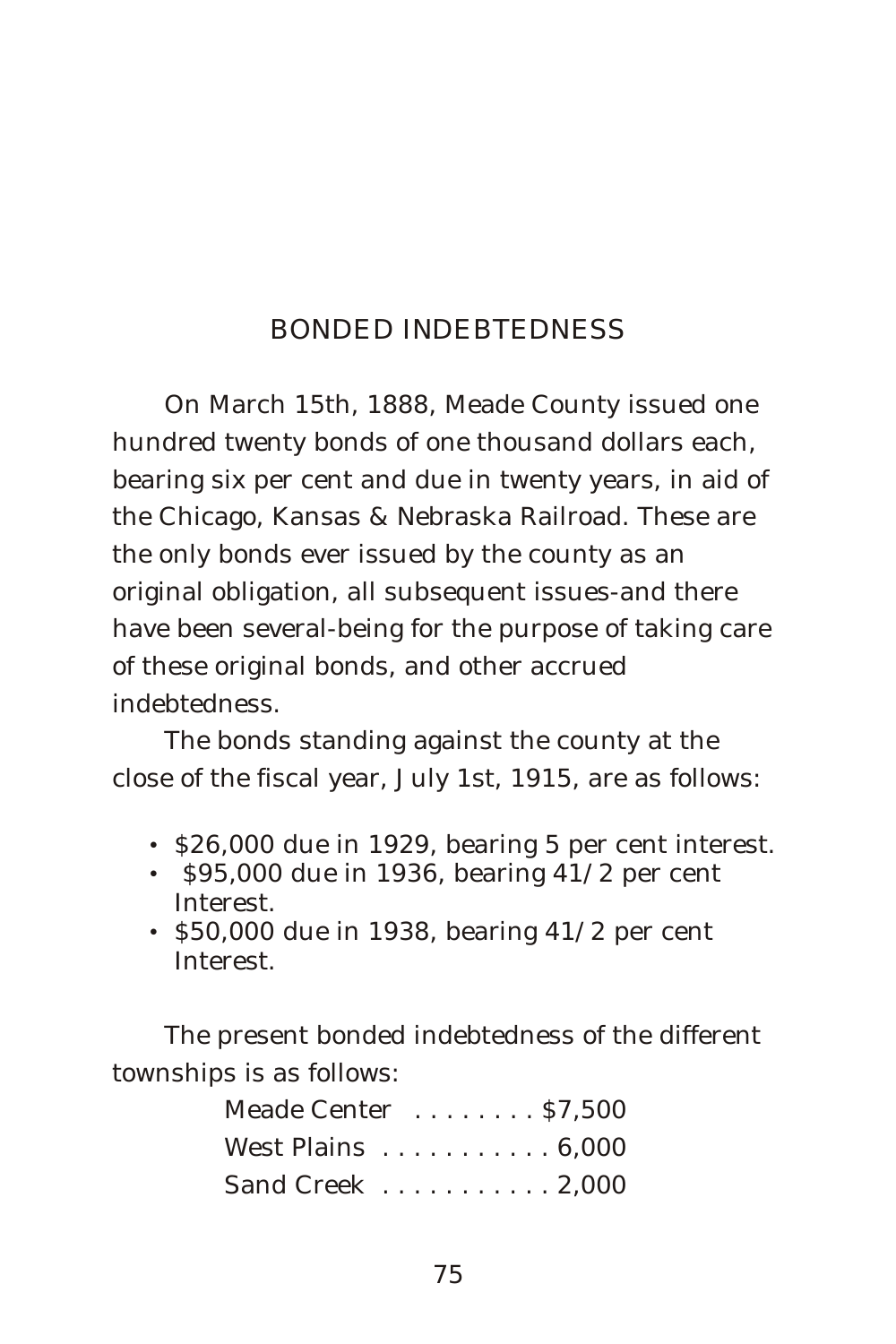Apperson, Partin-Palmer, Glide, Detroiter, Wescot, Metz, Paige-Detroit, Chevrolet, Dort, Mason, Carter, King, Auburn, Anchor, Jones, and Coey.

At the same time there were 73 motor-cycles, of the following makes: Harley-Davidson, 41; Indian, 16; Excelsior, 9; Henderson, 2; and one each of Thor, Apachem, Sears Leader, Light, and Pope.

Dealers' licenses were in effect for the Harley-Davidson motor-cycle, and for the following cars: Empire, Halliday, Moon, Maxwell, Hudson, Overland, Saxon, Buick, Dodge, Studebaker.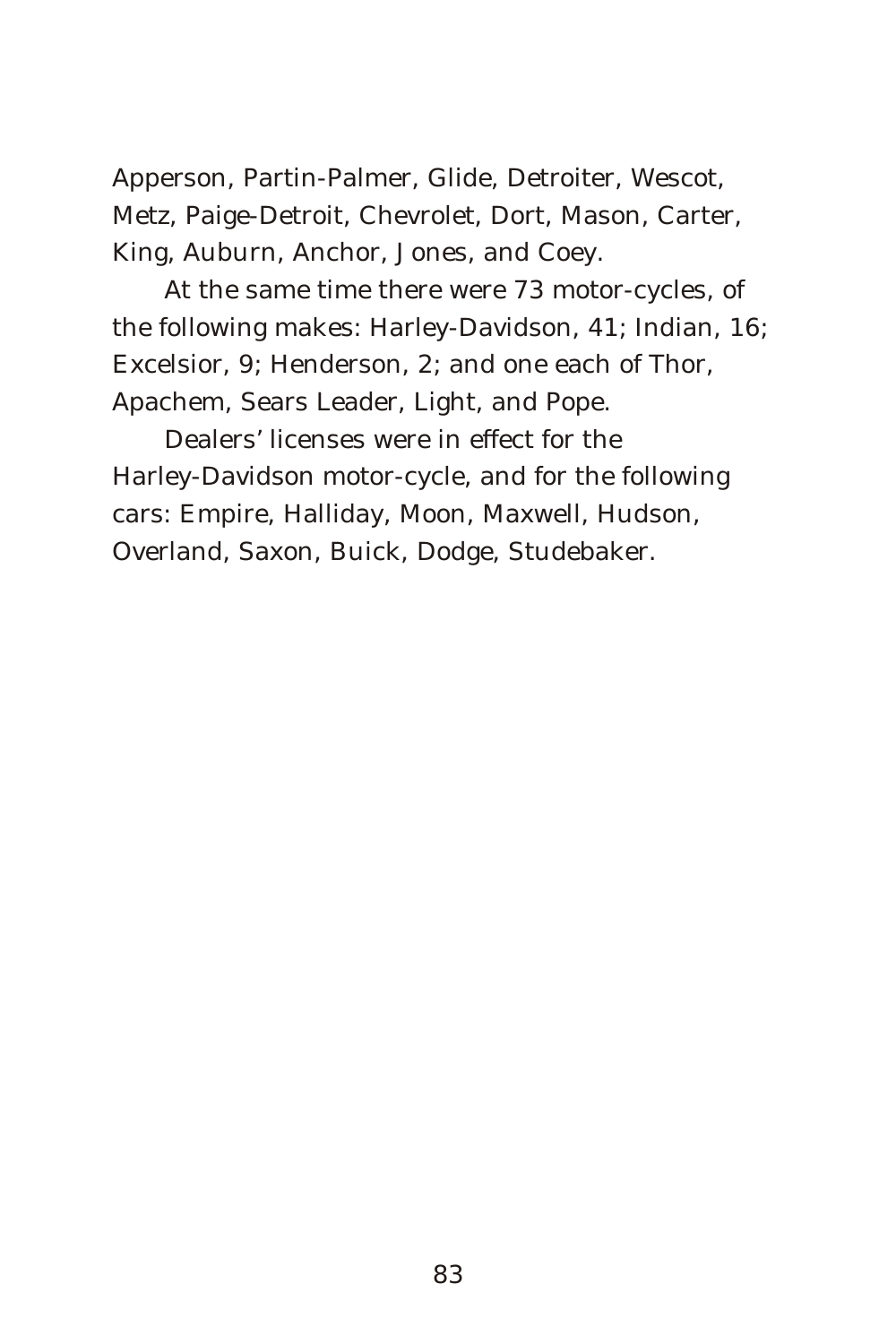#### THE COURTHOUSE

During the county-seat fight it was generally understood that if the county seat were located at Meade Center the city would dedicate a block in the center of the town, designated on the official plat as "Block A," to the county, and would erect for the county a courthouse.

But, "the best-laid schemes of mice and men gang aft a-gley." Meade Center was designated as the county seat, but the proposed dedication of "Block A" to the county was never made, and neither was the courthouse ever built for the county.

The building originally used as a court House was a frame building on the south side of the alley of the block in which now stands the Southern Hotel, facing east. This building was rented by the county, and while some of the county officers maintained offices uptown, this was officially the court house, although court was held in the second story of a building located back of. the present site of Fick's store, and facing north.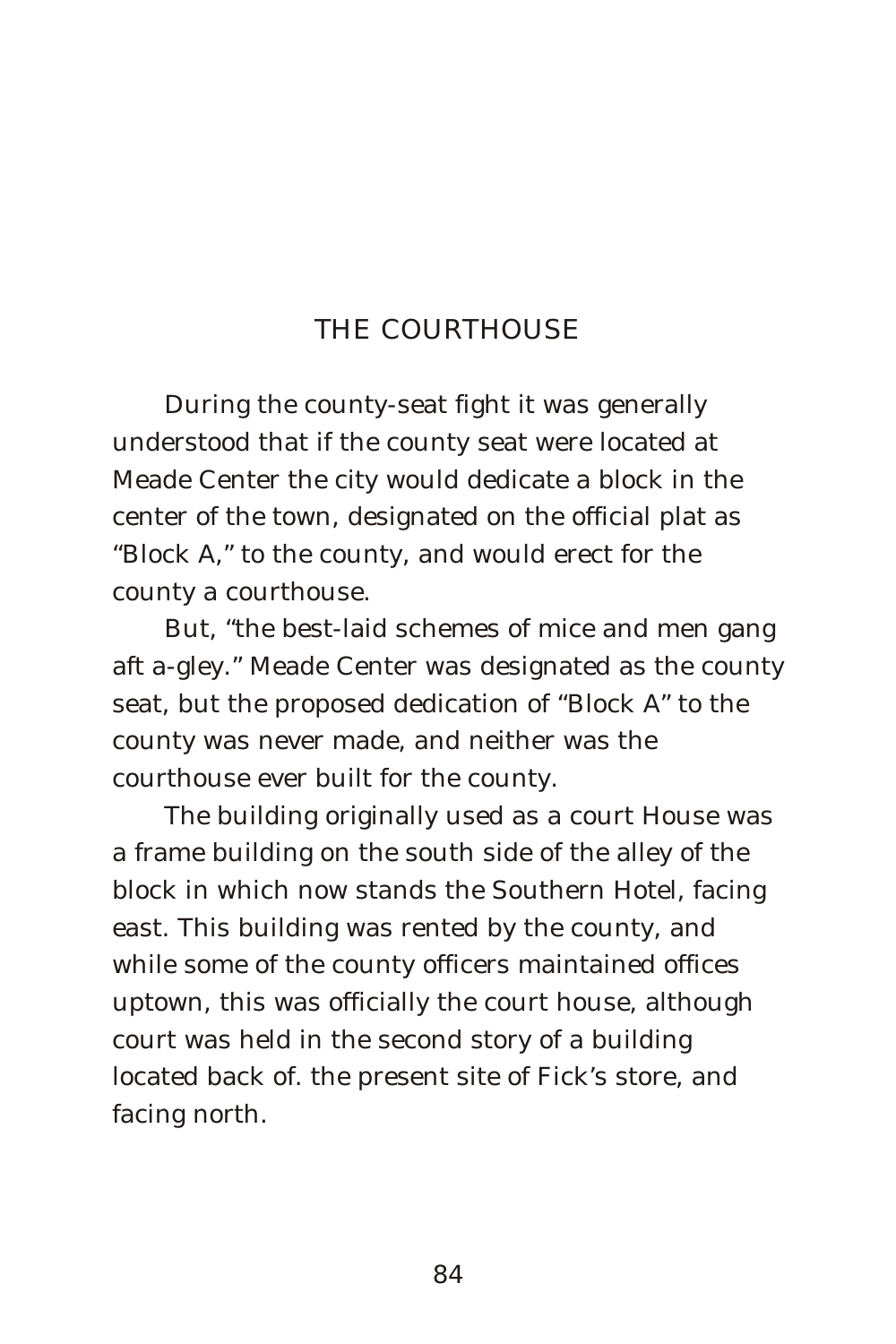expense of upkeep and insurance, but the danger of damage or destruction of records would be eliminated, and such a building would add to the value of every tract and parcel of real property in the county.

Not only as a matter of pride, not only as a matter of convenience, not only as a matter of "safety first," but as a matter of dollars and cents, Meade County should have a new court house, and one that will meet the requirements of the future as well as the needs of the present.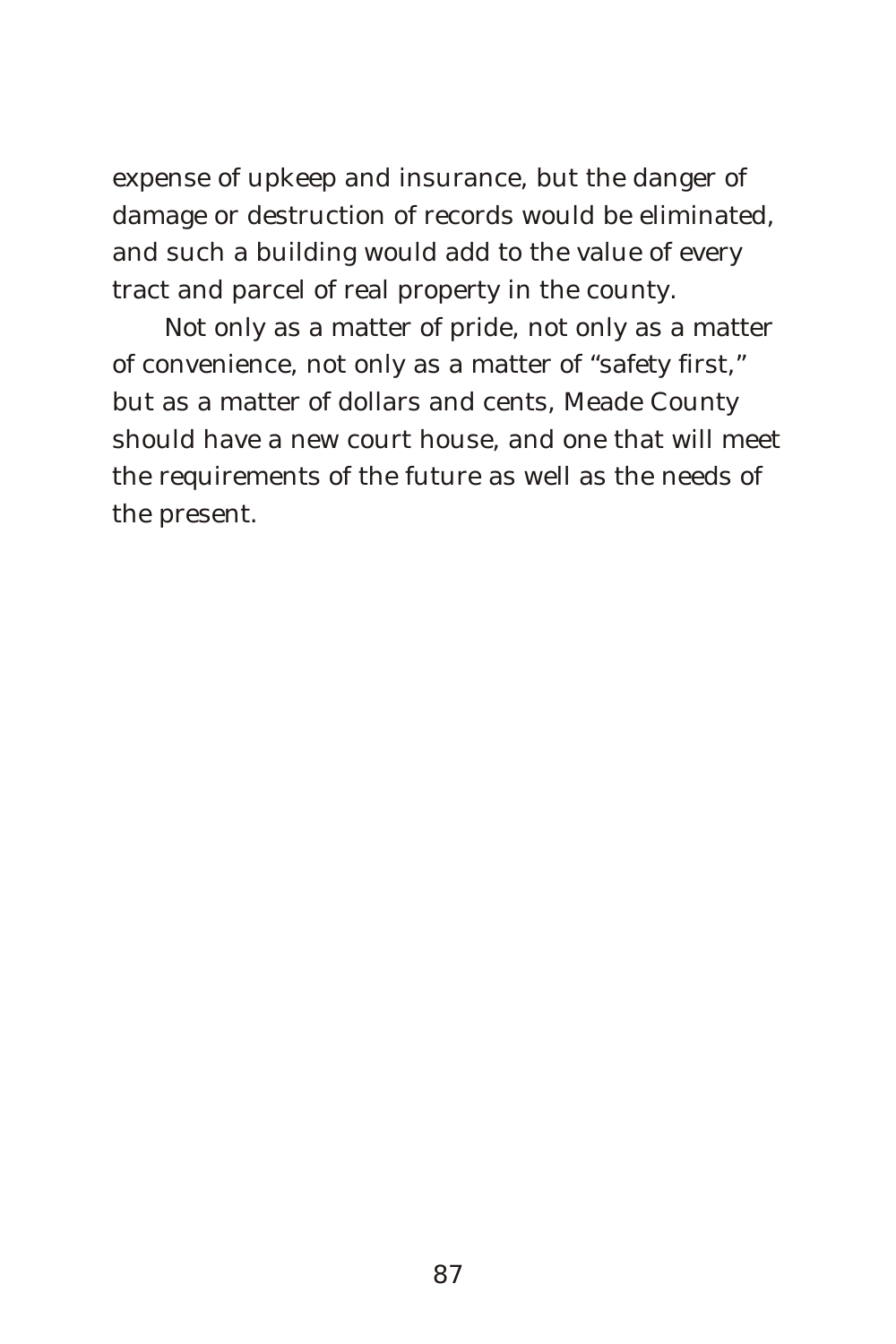#### THE SALT WELL

One of the natural curiosities of Meade County is the salt well, about two miles south of Meade, the history of which commences at about the time of the first settlement.

The Jones & Plummer trail was the route of practically all travel between Fort Dodge and Fort Elliott. This trail passed east of the present site of Meade about a mile, extended south for several miles, and then turned westward. It was the practice of travelers, and more especially of freighters, to camp on Spring Creek the second night out of Fort Dodge. To reach this favorite camping-ground they would branch off of the main trail a mile or so south of the present city of Meade, and angle across the prairie in a southwesterly direction to the waters of Spring Creek, and a well-defined trail across this prairie had been established. On March 16th, 1879, a Mexican freighter passed along this accustomed route, and camped on Spring Creek. All was as usual at that time. On the 19th of March an American freighter, probably returning from Fort Elliott, discovered an immense "cave-in" on this branch trail to Spring Creek. One side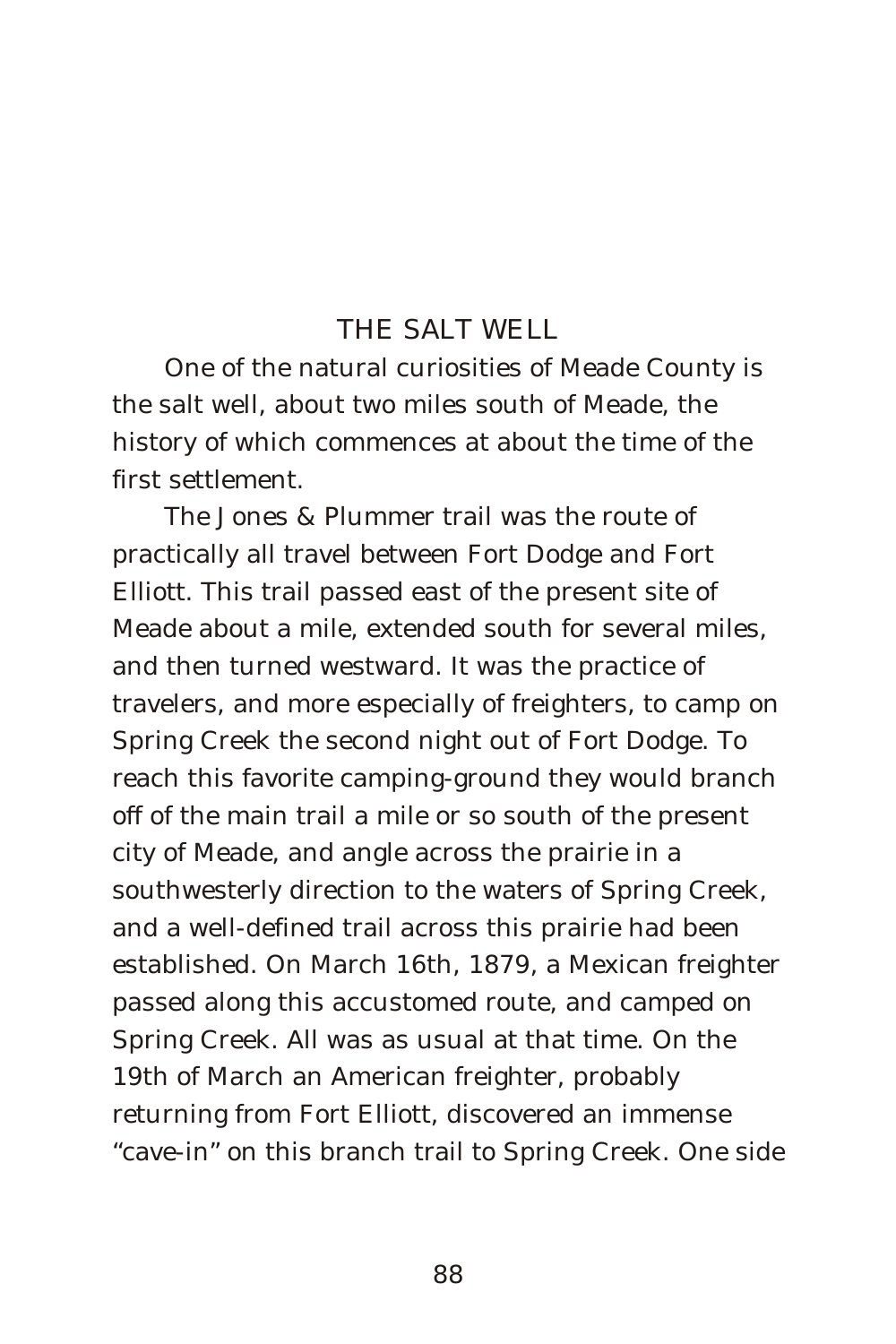#### THE OLD CALABOOSE

(I have not been able to find anyone who would vouch for the historical accuracy of this chapter. This story was suggested by the old calaboose itself, and if the incidents related did not actually occur, no doubt a true recital of the facts would be even more interesting and more startling.)

Standing in the rear of a modern building facing Main street, and used as a storeroom for various odds and ends, is a small old weather-worn building of peculiar construction, a glance at which excites one's curiosity and impels a closer examination. In dimensions it is about twelve by sixteen feet, eight feet high in front and sloping to six feet in the rear. It is built of pine boards, or planks, two inches thick and eight inches wide, commonly known as 2x8's, laid flat-wise one upon the other and spiked together, forming a solid wall eight inches thick. In one end is a window about twelve by fourteen inches, iron-barred, giving the structure the appearance of a prison. And a prison it is—or was. In the early days, when the city